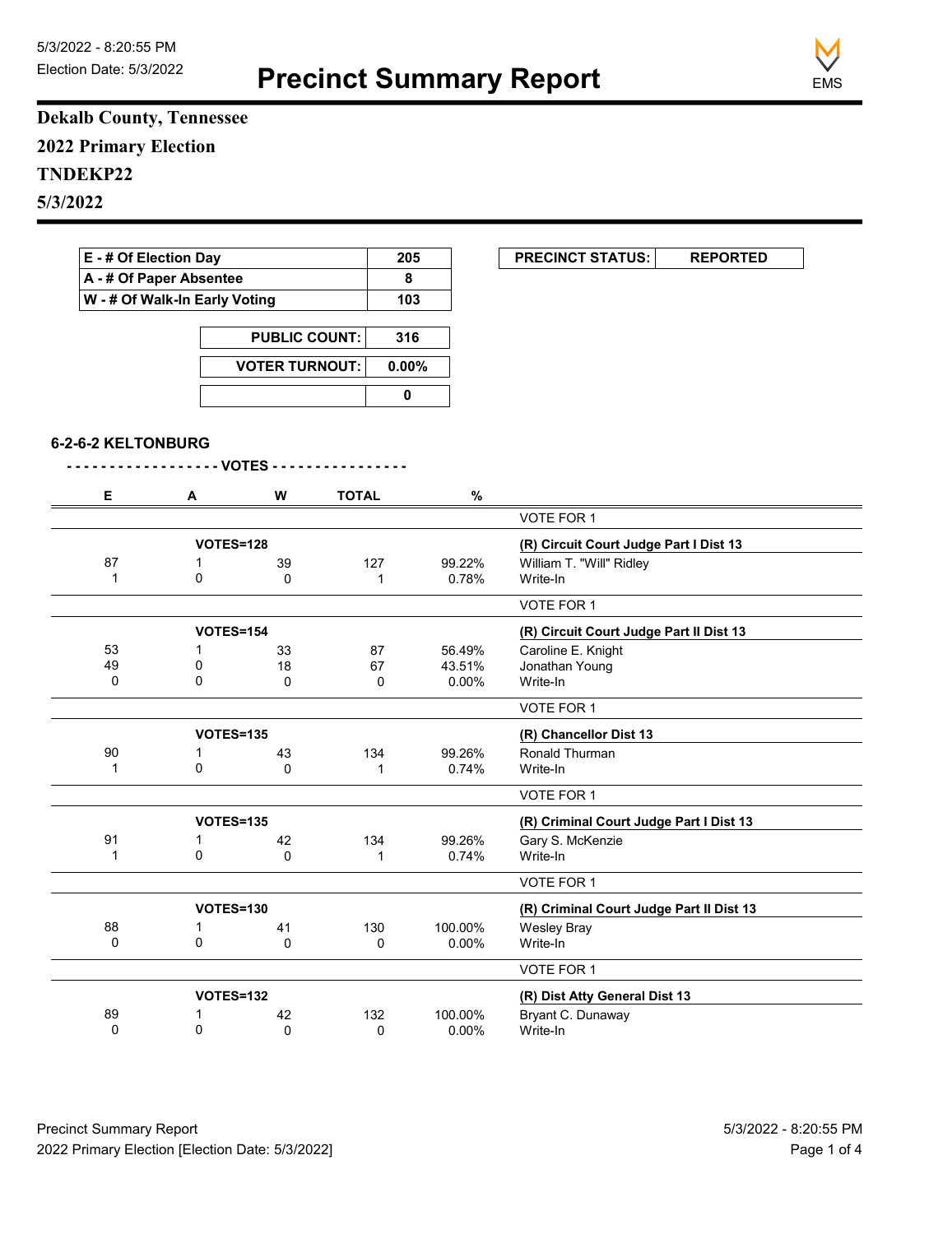**6-2-6-2 KELTONBURG**

| Е   | A                | W           | <b>TOTAL</b> | $\%$    |                                  |
|-----|------------------|-------------|--------------|---------|----------------------------------|
|     |                  |             |              |         | <b>VOTE FOR 1</b>                |
|     | <b>VOTES=127</b> |             |              |         | (R) Public Defender Dist 13      |
| 86  | 1                | 40          | 127          | 100.00% | Craig P. Fickling, Jr.           |
| 0   | 0                | 0           | 0            | 0.00%   | Write-In                         |
|     |                  |             |              |         | VOTE FOR 1                       |
|     | VOTES=197        |             |              |         | (R) County Mayor                 |
| 74  | 2                | 42          | 118          | 59.90%  | Matt Adcock                      |
| 23  | 0                | 9           | 32           | 16.24%  | <b>Bradley Hendrix</b>           |
| 33  | 0                | 13          | 46           | 23.35%  | Anita T. Puckett                 |
| 1   | 0                | 0           | 1            | 0.51%   | Write-In                         |
|     |                  |             |              |         | VOTE FOR 2                       |
|     | <b>VOTES=215</b> |             |              |         | (R) County Commissioner 6th Dist |
| 91  | 1                | 37          | 129          | 60.00%  | Justin Douglas Adcock            |
| 53  | 0                | 33          | 86           | 40.00%  | Doug Stephens                    |
| 0   | 0                | 0           | 0            | 0.00%   | Write-In                         |
| 0   | 0                | 0           | 0            | 0.00%   | Write-In                         |
|     |                  |             |              |         | VOTE FOR 1                       |
|     | <b>VOTES=179</b> |             |              |         | (R) County Trustee               |
| 123 | 0                | 56          | 179          | 100.00% | Sean D. Driver                   |
| 0   | 0                | 0           | 0            | 0.00%   | Write-In                         |
|     |                  |             |              |         | VOTE FOR 1                       |
|     |                  |             |              |         |                                  |
|     | VOTES=198        |             |              |         | (R) General Sessions Judge       |
| 57  | 1                | 24          | 82           | 41.41%  | Mingy Kay Ball                   |
| 74  | 0                | 41          | 115          | 58.08%  | <b>Brandon Cox</b>               |
| 1   | 0                | $\mathbf 0$ | $\mathbf{1}$ | 0.51%   | Write-In                         |
|     |                  |             |              |         | VOTE FOR 1                       |
|     | <b>VOTES=207</b> |             |              |         | (R) Sheriff                      |
| 115 | 1                | 46          | 162          | 78.26%  | Patrick R Ray                    |
| 24  | 0                | 21          | 45           | 21.74%  | Keneth Lee Whitehead             |
| 0   | 0                | 0           | 0            | 0.00%   | Write-In                         |
|     |                  |             |              |         | VOTE FOR 1                       |
|     | <b>VOTES=160</b> |             |              |         | (R) Circuit Court Clerk          |
| 104 |                  | 55          | 160          | 100.00% | Susan Martin                     |
| 0   | 0                | 0           | 0            | 0.00%   | Write-In                         |
|     |                  |             |              |         | VOTE FOR 1                       |
|     | VOTES=188        |             |              |         | (R) County Clerk                 |
| 128 | 1                | 59          | 188          | 100.00% | James L. "Jimmy" Poss            |
| 0   | 0                | 0           | 0            | 0.00%   | Write-In                         |
|     |                  |             |              |         |                                  |
|     |                  |             |              |         | VOTE FOR 1                       |
|     | <b>VOTES=162</b> |             |              |         | (R) Register of Deeds            |
| 109 | 1                | 52          | 162          | 100.00% | Daniel A. Seber                  |
| 0   | 0                | 0           | 0            | 0.00%   | Write-In                         |
|     |                  |             |              |         | VOTE FOR 1                       |
|     | <b>VOTES=153</b> |             |              |         | (R) Road Superintendent          |
| 102 | 0                | 50          | 152          | 99.35%  | Danny L. Hale                    |
| 1   | 0                | 0           | 1            | 0.65%   | Write-In                         |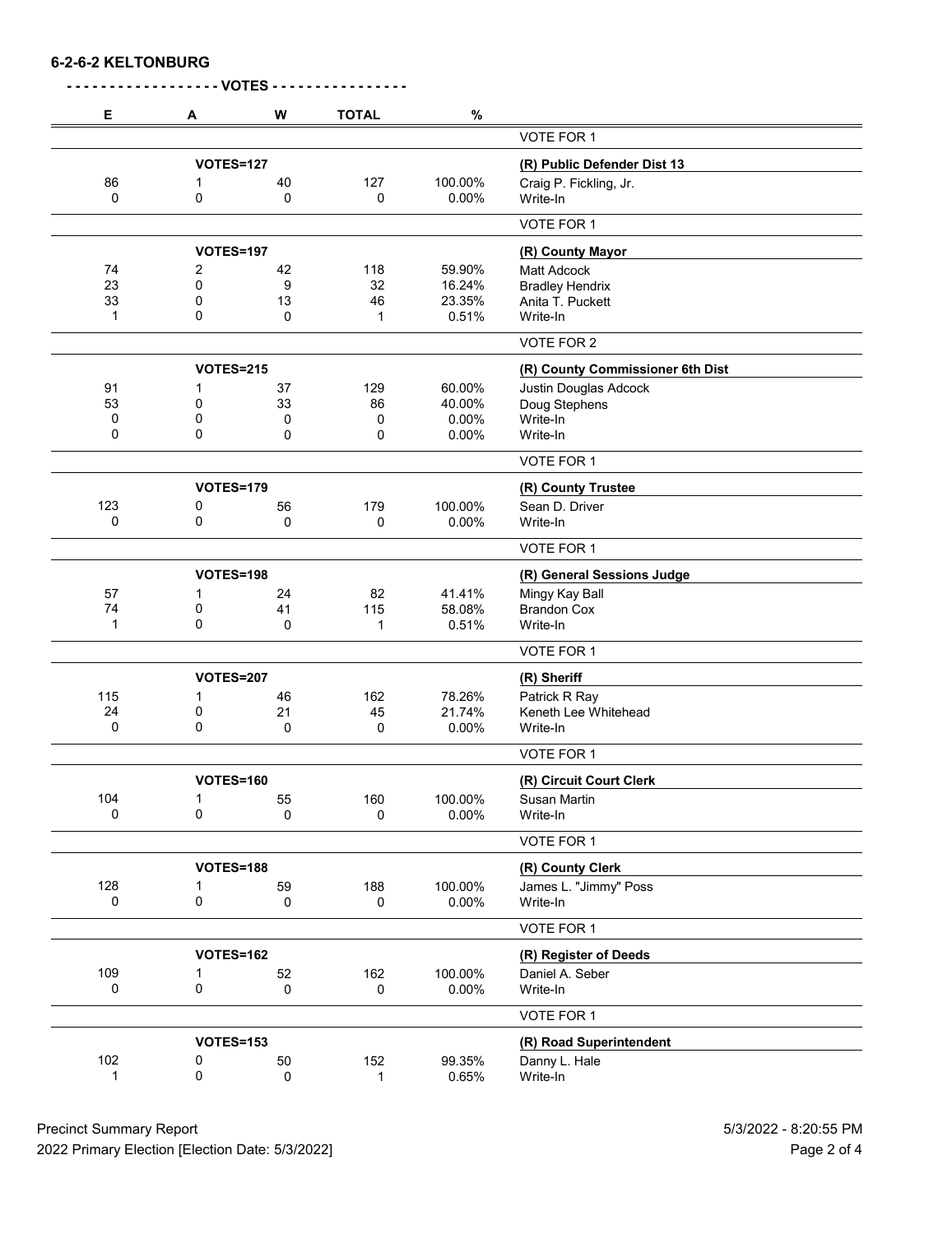**6-2-6-2 KELTONBURG**

| Е         | A                | W                | <b>TOTAL</b>       | %      |                                         |
|-----------|------------------|------------------|--------------------|--------|-----------------------------------------|
|           |                  |                  |                    |        | VOTE FOR 1                              |
|           | VOTES=0          |                  |                    |        | (D) Circuit Court Judge Part I Dist 13  |
| 0         | 0                | 0                | 0                  | 0.00%  | No Candidate Qualified                  |
| 0         | 0                | 0                | 0                  | 0.00%  | Write-In                                |
|           |                  |                  |                    |        | VOTE FOR 1                              |
|           | VOTES=0          |                  |                    |        | (D) Circuit Court Judge Part II Dist 13 |
| 0         | 0                | 0                | 0                  | 0.00%  | No Candidate Qualified                  |
| 0         | 0                | 0                | 0                  | 0.00%  | Write-In                                |
|           |                  |                  |                    |        | <b>VOTE FOR 1</b>                       |
|           | VOTES=0          |                  |                    |        | (D) Chancellor Dist 13                  |
| 0         | 0                | 0                | 0                  | 0.00%  | No Candidate Qualified                  |
| 0         | 0                | $\mathbf 0$      | $\mathbf 0$        | 0.00%  | Write-In                                |
|           |                  |                  |                    |        | <b>VOTE FOR 1</b>                       |
|           | VOTES=0          |                  |                    |        | (D) Criminal Court Judge Dist 13        |
| 0         | 0                | 0                | 0                  | 0.00%  | No Candidate Qualified                  |
| 0         | 0                | 0                | 0                  | 0.00%  | Write-In                                |
|           |                  |                  |                    |        | VOTE FOR 1                              |
|           | VOTES=0          |                  |                    |        | (D) Criminal Court Judge Dist 13        |
| 0         | 0                | 0                | 0                  | 0.00%  | No Candidate Qualified                  |
| 0         | 0                | 0                | 0                  | 0.00%  | Write-In                                |
|           |                  |                  |                    |        | VOTE FOR 1                              |
|           | VOTES=0          |                  |                    |        | (D) Dric Atty General Dist 13           |
| 0         | 0                | 0                | 0                  | 0.00%  | No Candidate Qualified                  |
| 0         | 0                | 0                | $\mathbf 0$        | 0.00%  | Write-In                                |
|           |                  |                  |                    |        | VOTE FOR 1                              |
|           | <b>VOTES=0</b>   |                  |                    |        | (D) Public Defender Dist 13             |
| 0         | 0                | 0                | 0                  | 0.00%  | No Candidate Qualified                  |
| 0         | 0                | 0                | 0                  | 0.00%  | Write-In                                |
|           |                  |                  |                    |        | VOTE FOR 1                              |
|           | VOTES=99         |                  |                    |        | (D) County Mayor                        |
| 24        | 3                | $\boldsymbol{9}$ | 36                 | 36.36% | Mike Foster                             |
| 34        | 3                | 26               | 63                 | 63.64% | <b>Tim Stribling</b>                    |
| $\pmb{0}$ | 0                | 0                | 0                  | 0.00%  | Write-In                                |
|           |                  |                  |                    |        | VOTE FOR 2                              |
|           | <b>VOTES=127</b> |                  |                    |        | (D) County Commissioner 6th Dist        |
| 45        | 5                | 28               | 78                 | 61.42% | Jeff Barnes                             |
| 25        | 4                | 20               | 49                 | 38.58% | Danny McGinnis                          |
| 0         | 0                | 0                | 0                  | 0.00%  | Write-In                                |
| $\pmb{0}$ | 0                | 0                | 0                  | 0.00%  | Write-In                                |
|           |                  |                  |                    |        | VOTE FOR 1                              |
|           | VOTES=0          |                  | (D) County Trustee |        |                                         |
| $\pmb{0}$ | 0                | 0                | 0                  | 0.00%  | No Candidate Qualified                  |
| $\pmb{0}$ | 0                | 0                | $\pmb{0}$          | 0.00%  | Write-In                                |